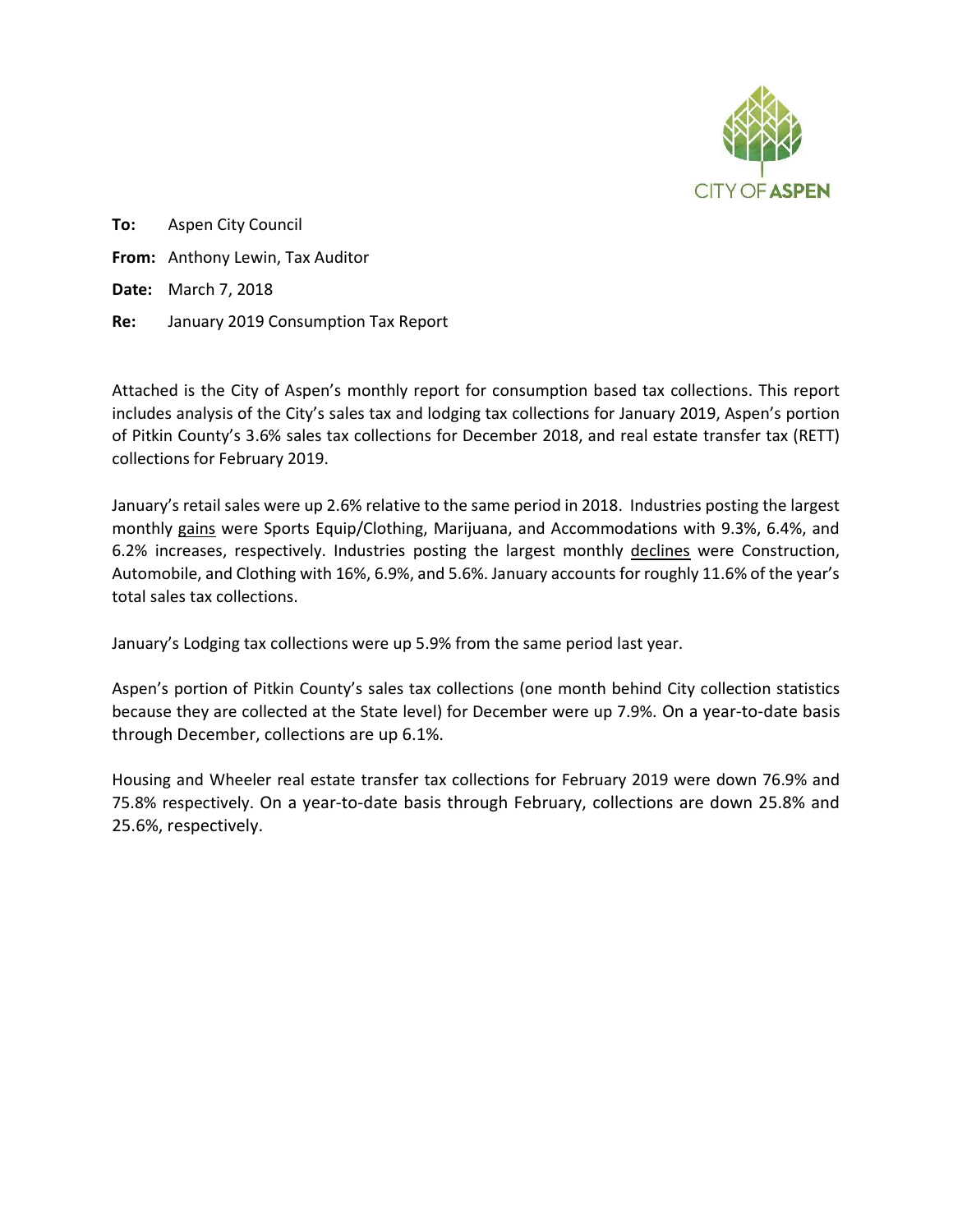#### City of Aspen Retail Sales by Industry January 2019

|                               |                         |                   |                        | Yea |
|-------------------------------|-------------------------|-------------------|------------------------|-----|
|                               |                         | % Change          | % YTD<br><b>Retail</b> |     |
| Category                      | <b>YTD Retail Sales</b> | <b>Prior Year</b> | <b>Sales</b>           |     |
| Accommodations                | \$33,070,211            | 6.2%              | 37.5%                  |     |
| <b>Restaurants &amp; Bars</b> | \$15,241,601            | 3.9%              | 17.3%                  |     |
| Sports Equip/Clothing         | \$7,854,284             | 9.3%              | 8.9%                   |     |
| Clothing                      | \$6,171,281             | (5.6%)            | 7.0%                   |     |
| Food & Drug                   | \$5,545,543             | (3.9%)            | 6.3%                   |     |
| Liquor                        | \$1,057,488             | 0.9%              | 1.2%                   |     |
| Miscellaneous                 | \$4,257,422             | 3.6%              | 4.8%                   |     |
| Construction                  | \$3,548,865             | $(16.0\%)$        | 4.0%                   |     |
| Luxury Goods                  | \$3,448,670             | 4.5%              | 3.9%                   |     |
| <b>Utilities</b>              | \$5,071,531             | 0.6%              | 5.8%                   |     |
| Automobile                    | \$1,434,052             | (6.9%)            | 1.6%                   |     |
| Marijuana                     | \$1,415,822             | 6.4%              | 1.6%                   |     |
| Total                         | \$88,116,769            | 2.6%              | 100.0%                 |     |



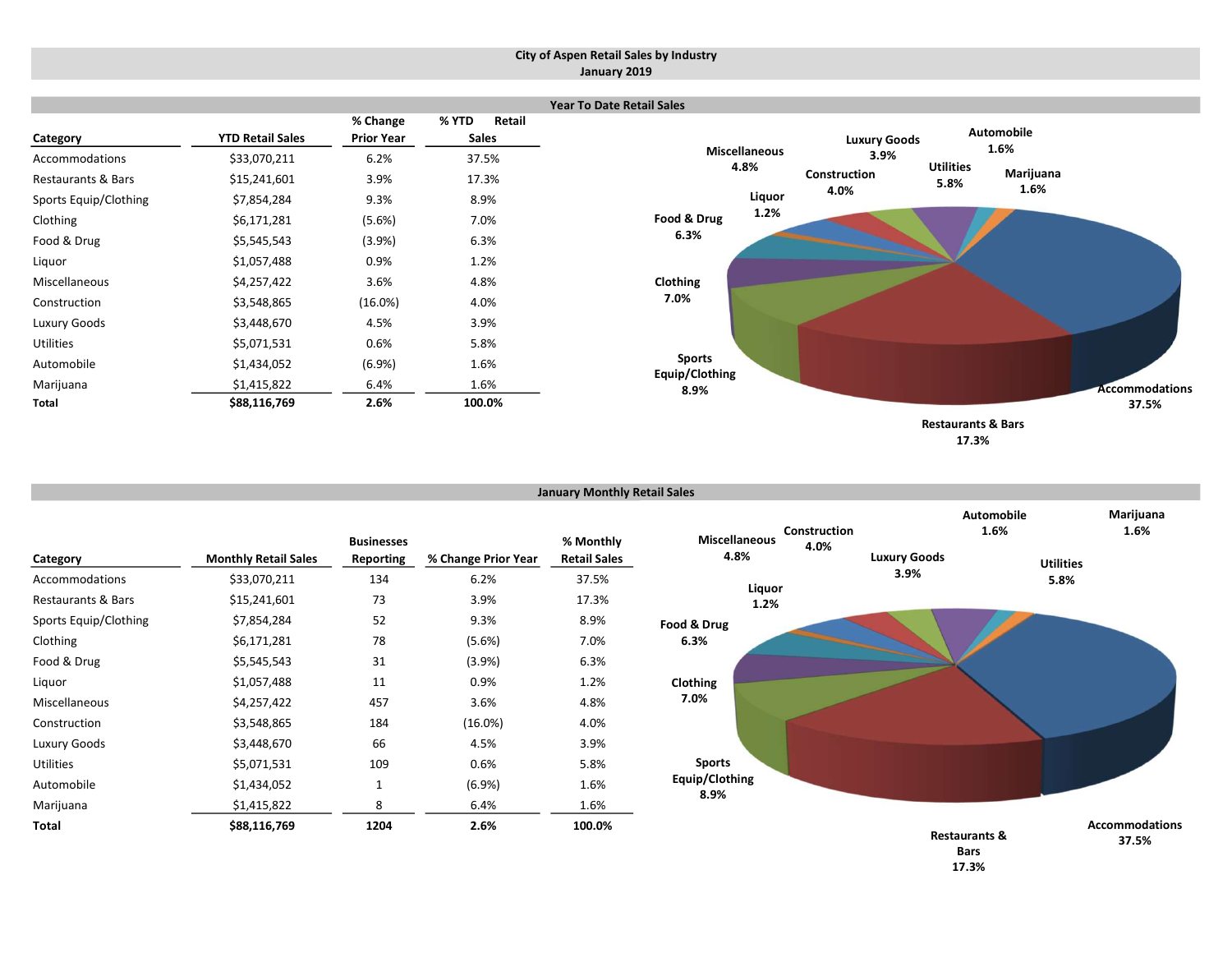## City of Aspen Sales and Lodging Tax January 2019

|                                                     |                  | <b>Year To Date Tax Collections</b> |                                           |                                                                   |  |
|-----------------------------------------------------|------------------|-------------------------------------|-------------------------------------------|-------------------------------------------------------------------|--|
|                                                     | <b>YTD Taxes</b> | % YTD                               |                                           | 1.0% Sales Tax: Parks &                                           |  |
| Tax Type                                            | <b>Collected</b> | Taxes                               | 2.0% Lodging Tax: Tourist                 | Open Space                                                        |  |
| 1.0% Sales Tax: Parks & Open Space                  | \$887,200        | 36.3%                               | Promotion/                                | 36.3%                                                             |  |
| 0.5% Sales Tax: Parks & Open Space                  | \$443,494        | 18.2%                               | Transportation<br>23.7%                   |                                                                   |  |
| 0.15% Sales Tax: Transportation                     | \$133,070        | 5.4%                                |                                           |                                                                   |  |
| 0.45% Sales Tax: Affordable Housing/ Childcare      | \$399,208        | 16.3%                               |                                           |                                                                   |  |
| 2.0% Lodging Tax: Tourist Promotion/ Transportation | \$580,244        | 23.7%                               | 0.45% Sales Tax:                          | 0.5% Sales Tax: Parks &                                           |  |
| <b>Total</b>                                        | \$2,443,215      | 100%                                | Affordable Housing/<br>Childcare<br>16.3% | 0.15% Sales Tax:<br>Open Space<br>18.2%<br>Transportation<br>5.4% |  |

## January Monthly Tax Collections

| Tax Type                                            | <b>Monthly Taxes</b><br><b>Collected</b> | % Monthly<br>Taxes |                                                               | 1.0% Sales Tax: Parks &<br>Open Space<br>36.3% |                                            |
|-----------------------------------------------------|------------------------------------------|--------------------|---------------------------------------------------------------|------------------------------------------------|--------------------------------------------|
| 1.0% Sales Tax: Parks & Open Space                  | \$887,200                                | 36.3%              | 2.0% Lodging Tax: Tourist<br>Promotion/                       |                                                |                                            |
| 0.5% Sales Tax: Parks & Open Space                  | \$443,494                                | 18.2%              | Transportation<br>23.7%                                       |                                                |                                            |
| 0.15% Sales Tax: Transportation                     | \$133,070                                | 5.4%               |                                                               |                                                |                                            |
| 0.45% Sales Tax: Affordable Housing/ Childcare      | \$399,208                                | 16.3%              |                                                               |                                                |                                            |
| 2.0% Lodging Tax: Tourist Promotion/ Transportation | \$580,244                                | 23.7%              |                                                               |                                                |                                            |
| <b>Total</b>                                        | \$2,443,215                              | 100%               | 0.45% Sales Tax:<br>Affordable Housing/<br>Childcare<br>16.3% | 0.5% Sales Tax: Parks<br>& Open Space<br>18.2% | 0.15% Sales Tax:<br>Transportation<br>5.4% |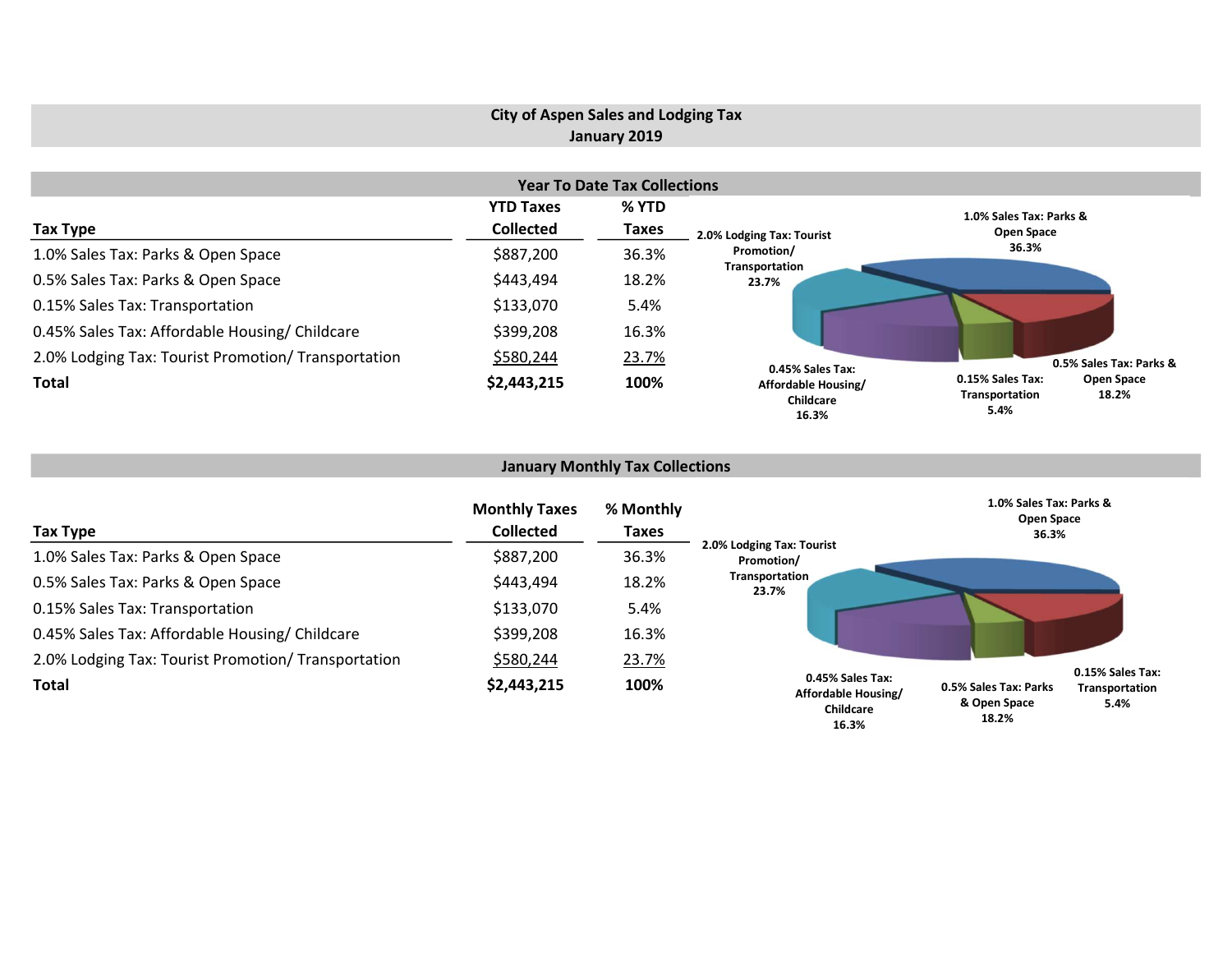### City of Aspen Sales Tax 2.1% January 2019

| <b>Current Month Revenues are</b> | 3.9%    | above last year's Monthly Revenues.             |
|-----------------------------------|---------|-------------------------------------------------|
| <b>Year To Date Revenues are</b>  | 1.6%    | above Year To Date Budgeted Revenues.           |
| <b>Year To Date Revenues are</b>  | $3.9\%$ | above last year's Actual Year To Date Revenues. |

|       |               | 2019 Monthly Budget vs. 2019 Actual |          |               | 2019 YTD Budget vs. 2019 Actual |          |              | 2019 vs. 2018 |                 |          |
|-------|---------------|-------------------------------------|----------|---------------|---------------------------------|----------|--------------|---------------|-----------------|----------|
| Month | <b>Budget</b> | Actual                              | Variance | <b>Budget</b> | Actual                          | Variance | 2018 Monthly | Variance      | <b>2018 YTD</b> | Variance |
| Jan   | \$1,833,300   | \$1,862,971                         | 1.6%     | \$1,833,300   | \$1,862,971                     | 1.6%     | \$1,792,600  | 3.9%          | \$1,792,600     | 3.9%     |
| Feb   | \$1,657,500   |                                     |          | \$3,490,800   |                                 |          | \$1,680,884  |               | \$3,473,484     |          |
| Mar   | \$1,896,300   |                                     |          | \$5,387,100   |                                 |          | \$1,796,622  |               | \$5,270,107     |          |
| Apr   | \$668,800     |                                     |          | \$6,055,900   |                                 |          | \$671,525    |               | \$5,941,632     |          |
| May   | \$558,000     |                                     |          | \$6,613,900   |                                 |          | \$565,343    |               | \$6,506,974     |          |
| June  | \$1,361,400   |                                     |          | \$7,975,300   |                                 |          | \$1,358,217  |               | \$7,865,191     |          |
| July  | \$1,761,200   |                                     |          | \$9,736,500   |                                 |          | \$1,776,123  |               | \$9,641,315     |          |
| Aug   | \$1,515,600   |                                     |          | \$11,252,100  |                                 |          | \$1,417,142  |               | \$11,058,457    |          |
| Sept  | \$1,238,100   |                                     |          | \$12,490,200  |                                 |          | \$1,240,888  |               | \$12,299,345    |          |
| Oct   | \$744,100     |                                     |          | \$13,234,300  |                                 |          | \$700,233    |               | \$12,999,578    |          |
| Nov   | \$644,900     |                                     |          | \$13,879,200  |                                 |          | \$647,254    |               | \$13,646,831    |          |
| Dec   | \$2,453,000   |                                     |          | \$16,332,200  |                                 |          | \$2,250,872  |               | \$15,897,704    |          |

#### Actual Collections Year To Date Through January

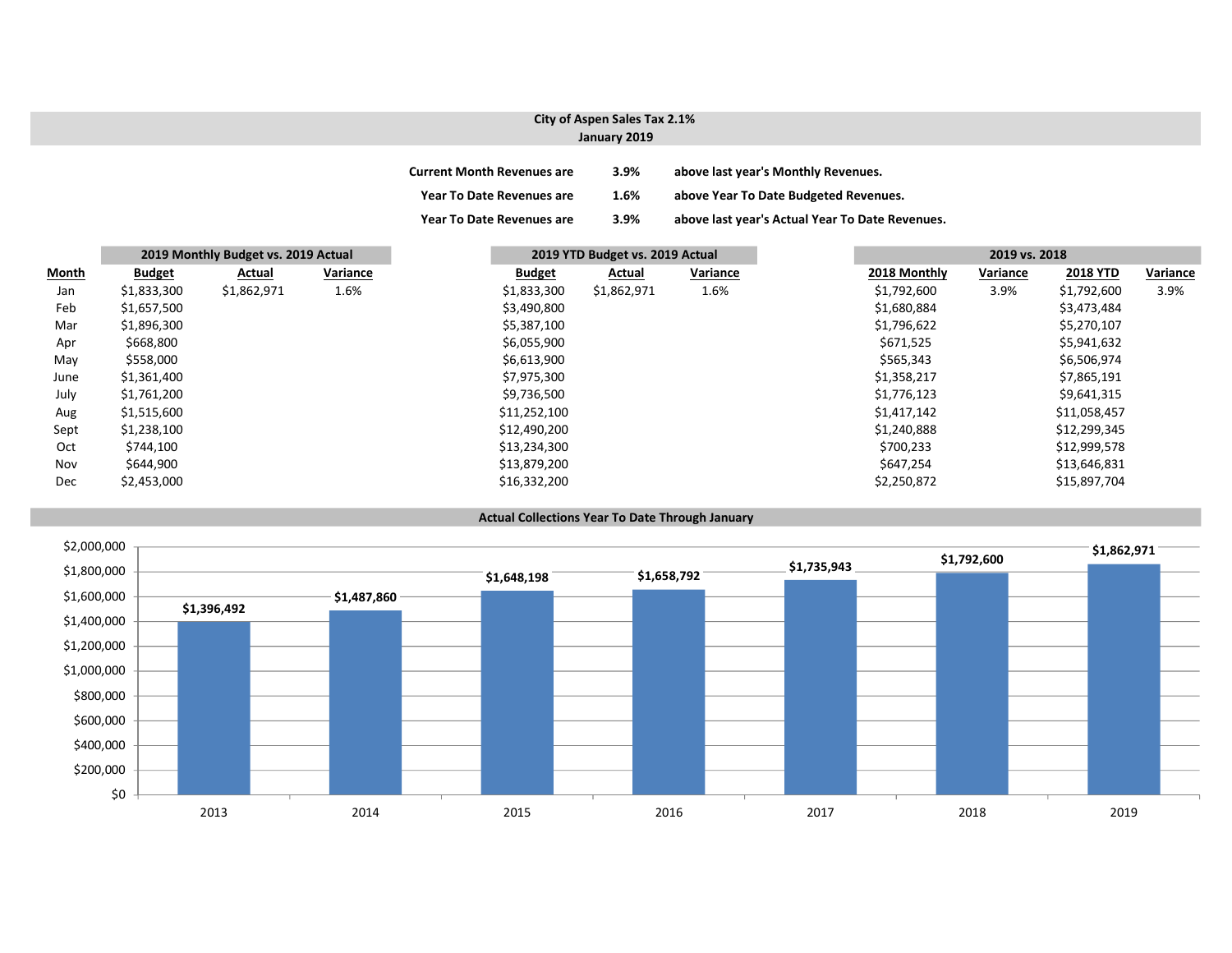# City of Aspen Tourist Promotion 1.5% Lodging Tax (0.5% Rate for 2010 and Prior)

| January 2019 |  |
|--------------|--|
|--------------|--|

| <b>Current Month Revenues are</b> | 5.9% | above last year's Monthly Revenues.             |
|-----------------------------------|------|-------------------------------------------------|
| <b>Year To Date Revenues are</b>  | 5.5% | above Year To Date Budgeted Revenues.           |
| <b>Year To Date Revenues are</b>  | 5.9% | above last year's Actual Year To Date Revenues. |

|              |               | 2019 Monthly Budget vs. 2019 Actual |          |               | 2019 YTD Budget vs. 2019 Actual |          |              | 2019 vs. 2018 |                 |          |
|--------------|---------------|-------------------------------------|----------|---------------|---------------------------------|----------|--------------|---------------|-----------------|----------|
| <b>Month</b> | <b>Budget</b> | Actual                              | Variance | <b>Budget</b> | Actual                          | Variance | 2018 Monthly | Variance      | <b>2018 YTD</b> | Variance |
| Jan          | \$412,500     | \$435,183                           | 5.5%     | \$412,500     | \$435,183                       | 5.5%     | \$410,858    | 5.9%          | \$410,858       | 5.9%     |
| Feb          | \$390,000     |                                     |          | \$802,500     |                                 |          | \$363,636    |               | \$774,494       |          |
| Mar          | \$420,000     |                                     |          | \$1,222,500   |                                 |          | \$384,859    |               | \$1,159,354     |          |
| Apr          | \$60,000      |                                     |          | \$1,282,500   |                                 |          | \$62,085     |               | \$1,221,438     |          |
| May          | \$45,000      |                                     |          | \$1,327,500   |                                 |          | \$56,234     |               | \$1,277,672     |          |
| June         | \$217,500     |                                     |          | \$1,545,000   |                                 |          | \$211,315    |               | \$1,488,987     |          |
| July         | \$300,000     |                                     |          | \$1,845,000   |                                 |          | \$305,931    |               | \$1,794,918     |          |
| Aug          | \$255,000     |                                     |          | \$2,100,000   |                                 |          | \$236,256    |               | \$2,031,175     |          |
| Sept         | \$157,500     |                                     |          | \$2,257,500   |                                 |          | \$162,465    |               | \$2,193,640     |          |
| Oct          | \$82,500      |                                     |          | \$2,340,000   |                                 |          | \$69,556     |               | \$2,263,197     |          |
| Nov          | \$60,000      |                                     |          | \$2,400,000   |                                 |          | \$62,907     |               | \$2,326,104     |          |
| Dec          | \$490,500     |                                     |          | \$2,890,500   |                                 |          | \$440,111    |               | \$2,766,215     |          |

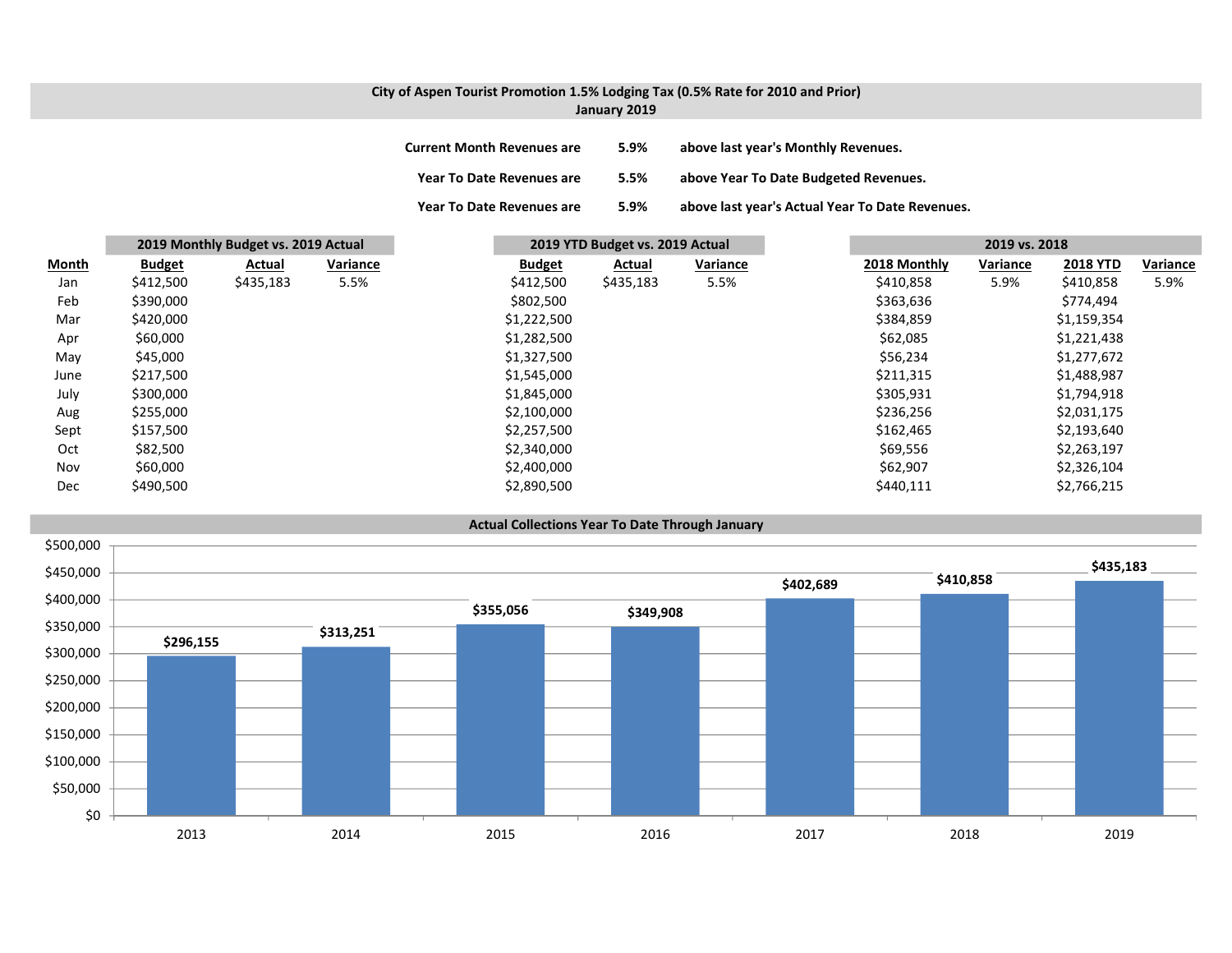#### City of Aspen Transportation 0.5% Lodging Tax January 2019

| <b>Current Month Revenues are</b> | 5.9% | above last year's Monthly Revenues.             |
|-----------------------------------|------|-------------------------------------------------|
| <b>Year To Date Revenues are</b>  | 5.5% | above Year To Date Budgeted Revenues.           |
| <b>Year To Date Revenues are</b>  | 5.9% | above last year's Actual Year To Date Revenues. |

|       |               | 2019 Monthly Budget vs. 2019 Actual |          |               | 2019 YTD Budget vs. 2019 Actual |          |              | 2019 vs. 2018 |                 |          |
|-------|---------------|-------------------------------------|----------|---------------|---------------------------------|----------|--------------|---------------|-----------------|----------|
| Month | <b>Budget</b> | Actual                              | Variance | <b>Budget</b> | Actual                          | Variance | 2018 Monthly | Variance      | <b>2018 YTD</b> | Variance |
| Jan   | \$137,500     | \$145,061                           | 5.5%     | \$137,500     | \$145,061                       | 5.5%     | \$136,952    | 5.9%          | \$136,952       | 5.9%     |
| Feb   | \$130,000     |                                     |          | \$267,500     |                                 |          | \$121,212    |               | \$258,164       |          |
| Mar   | \$140,000     |                                     |          | \$407,500     |                                 |          | \$128,286    |               | \$386,451       |          |
| Apr   | \$20,000      |                                     |          | \$427,500     |                                 |          | \$20,695     |               | \$407,145       |          |
| May   | \$15,000      |                                     |          | \$442,500     |                                 |          | \$18,744     |               | \$425,890       |          |
| June  | \$72,500      |                                     |          | \$515,000     |                                 |          | \$70,438     |               | \$496,328       |          |
| July  | \$100,000     |                                     |          | \$615,000     |                                 |          | \$101,977    |               | \$598,305       |          |
| Aug   | \$85,000      |                                     |          | \$700,000     |                                 |          | \$78,752     |               | \$677,057       |          |
| Sept  | \$52,500      |                                     |          | \$752,500     |                                 |          | \$54,155     |               | \$731,212       |          |
| Oct   | \$27,500      |                                     |          | \$780,000     |                                 |          | \$23,185     |               | \$754,397       |          |
| Nov   | \$20,000      |                                     |          | \$800,000     |                                 |          | \$20,969     |               | \$775,366       |          |
| Dec   | \$163,500     |                                     |          | \$963,500     |                                 |          | \$146,704    |               | \$922,069       |          |

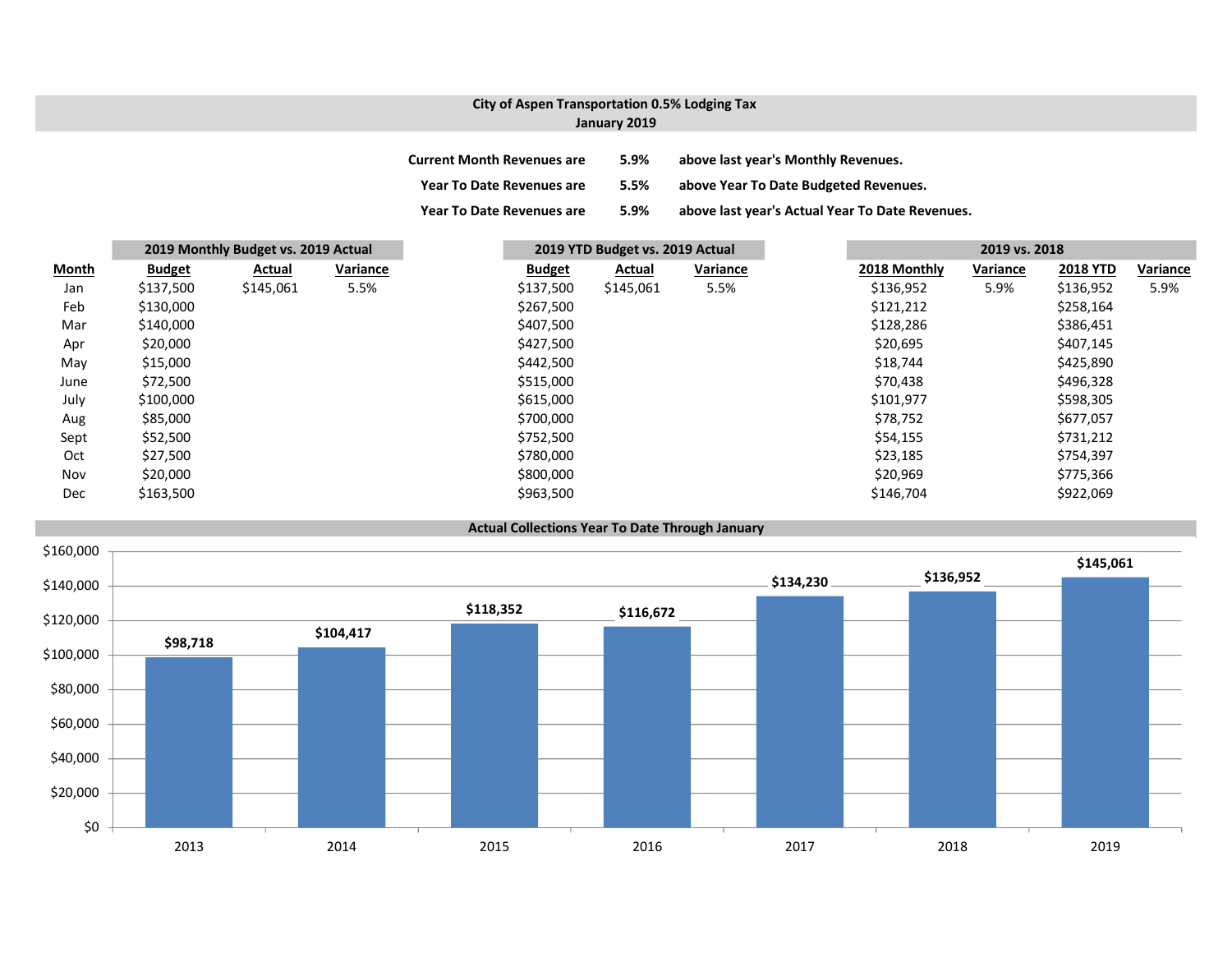#### City of Aspen Portion of Pitkin County 3.6% Sales Tax December 2018

| <b>Current Month Revenues are</b> | 7.9% | above last year's Monthly Revenues.             |
|-----------------------------------|------|-------------------------------------------------|
| Year To Date Revenues are         | 7.9% | above Year To Date Budgeted Revenues.           |
| <b>Year To Date Revenues are</b>  | 6.1% | above last year's Actual Year To Date Revenues. |

|       | 2018 Monthly Budget vs. 2018 Actual |             |           |               | 2018 YTD Budget vs. 2018 Actual |          |  |              | 2018 vs. 2017 |                 |          |  |
|-------|-------------------------------------|-------------|-----------|---------------|---------------------------------|----------|--|--------------|---------------|-----------------|----------|--|
| Month | <b>Budget</b>                       | Actual      | Variance  | <b>Budget</b> | Actual                          | Variance |  | 2017 Monthly | Variance      | <b>2017 YTD</b> | Variance |  |
| Jan   | \$1,153,000                         | \$1,220,153 | 5.8%      | \$1,153,000   | \$1,220,153                     | 5.8%     |  | \$1,149,999  | 6.1%          | \$1,149,999     |          |  |
| Feb   | \$1,104,000                         | \$1,148,144 | 4.0%      | \$2,257,000   | \$2,368,297                     | 4.9%     |  | \$1,066,147  | 7.7%          | \$2,216,146     |          |  |
| Mar   | \$1,027,000                         | \$1,163,211 | 13.3%     | \$3,284,000   | \$3,531,508                     | 7.5%     |  | \$1,129,984  | 2.9%          | \$3,346,130     |          |  |
| Apr   | \$489,000                           | \$434,940   | (11.1%)   | \$3,773,000   | \$3,966,448                     | 5.1%     |  | \$382,872    | 13.6%         | \$3,729,002     |          |  |
| May   | \$301,000                           | \$357,579   | 18.8%     | \$4,074,000   | \$4,324,027                     | 6.1%     |  | \$306,608    | 16.6%         | \$4,035,611     |          |  |
| June  | \$665,000                           | \$739,053   | 11.1%     | \$4,739,000   | \$5,063,081                     | 6.8%     |  | \$708,832    | 4.3%          | \$4,744,442     |          |  |
| July  | \$868,000                           | \$986,284   | 13.6%     | \$5,607,000   | \$6,049,364                     | 7.9%     |  | \$910,797    | 8.3%          | \$5,655,240     |          |  |
| Aug   | \$850,000                           | \$825,032   | $(2.9\%)$ | \$6,457,000   | \$6,874,396                     | 6.5%     |  | \$795.844    | 3.7%          | \$6.451.084     |          |  |
| Sept  | \$617,000                           | \$719,959   | 16.7%     | \$7,074,000   | \$7,594,355                     | 7.4%     |  | \$721,787    | $(0.3\%)$     | \$7,172,870     |          |  |
| Oct   | \$388,000                           | \$448,290   | 15.5%     | \$7,462,000   | \$8,042,645                     | 7.8%     |  | \$448,302    | $(0.0\%)$     | \$7,621,173     |          |  |
| Nov   | \$352,000                           | \$434.814   | 23.5%     | \$7,814,000   | \$8,477,459                     | 8.5%     |  | \$385.209    | 12.9%         | \$8.006.382     |          |  |
| Dec   | \$1,262,000                         | \$1,315,025 | 4.2%      | \$9,076,000   | \$9,792,485                     | 7.9%     |  | \$1,218,879  | 7.9%          | \$9,225,261     |          |  |

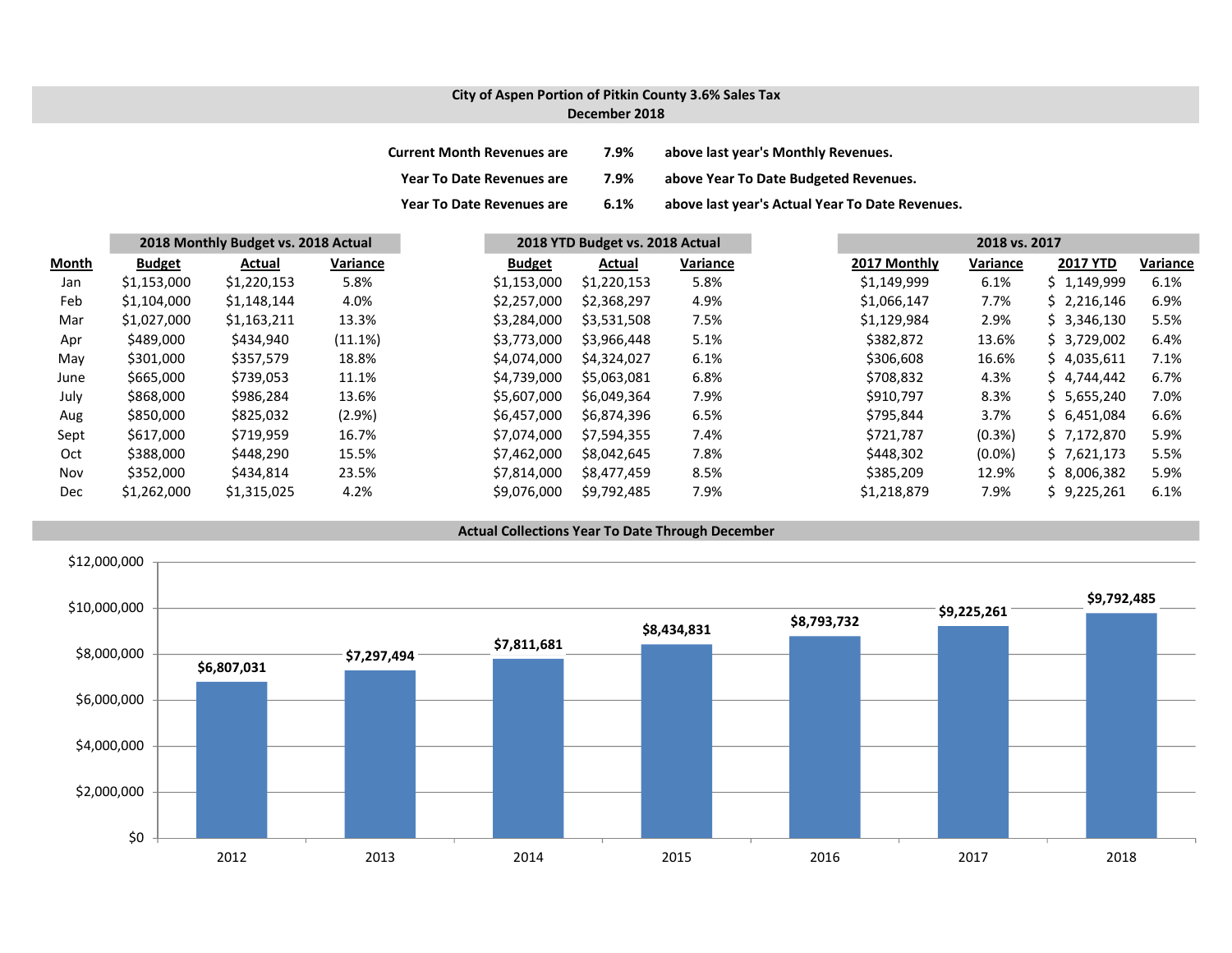## Housing Real Estate Transfer Tax

#### February 2019

| <b>Current Month Revenues are</b> | $(76.9\%)$ | below last year's Monthly Revenues.             |
|-----------------------------------|------------|-------------------------------------------------|
| <b>Year To Date Revenues are</b>  | 39.1%      | above Year To Date Budgeted Revenues.           |
| <b>Year To Date Revenues are</b>  | (25.8%)    | below last year's Actual Year To Date Revenues. |

|              | 2019 Monthly Budget vs. 2019 Actual |             |          |               | 2019 YTD Budget vs. 2019 Actual |          |  | 2019 vs. 2018 |          |                 |          |
|--------------|-------------------------------------|-------------|----------|---------------|---------------------------------|----------|--|---------------|----------|-----------------|----------|
| <b>Month</b> | <b>Budget</b>                       | Actual      | Variance | <b>Budget</b> | Actual                          | Variance |  | 2018 Monthly  | Variance | <b>2018 YTD</b> | Variance |
| Jan          | \$460,700                           | \$1,105,098 | 139.9%   | \$460,700     | \$1,105,098                     | 139.9%   |  | \$882,763     | 25.2%    | \$882,763       | 25.2%    |
| Feb          | \$480,600                           | \$204,130   | (57.5%)  | \$941,300     | \$1,309,228                     | 39.1%    |  | \$882,743     | (77%)    | \$1,765,505     | (26%)    |
| Mar          | \$472,900                           |             |          | \$1,414,200   |                                 |          |  | \$538,447     |          | \$2,303,953     |          |
| Apr          | \$687,900                           |             |          | \$2,102,100   |                                 |          |  | \$425,425     |          | \$2,729,378     |          |
| May          | \$634,300                           |             |          | \$2,736,400   |                                 |          |  | \$1,030,447   |          | \$3,759,825     |          |
| June         | \$631,400                           |             |          | \$3,367,800   |                                 |          |  | \$673,100     |          | \$4,432,925     |          |
| July         | \$461,300                           |             |          | \$3,829,100   |                                 |          |  | \$434,725     |          | \$4,867,650     |          |
| Aug          | \$621,000                           |             |          | \$4,450,100   |                                 |          |  | \$606,463     |          | \$5,474,113     |          |
| Sept         | \$874,800                           |             |          | \$5,324,900   |                                 |          |  | \$1,186,295   |          | \$6,660,408     |          |
| Oct          | \$742,800                           |             |          | \$6,067,700   |                                 |          |  | \$620,101     |          | \$7,280,508     |          |
| Nov          | \$501,400                           |             |          | \$6,569,100   |                                 |          |  | \$848,699     |          | \$8,129,207     |          |
| Dec          | \$610,900                           |             |          | \$7,180,000   |                                 |          |  | \$670,673     |          | \$8,799,880     |          |

#### Actual Collections Year To Date Through February